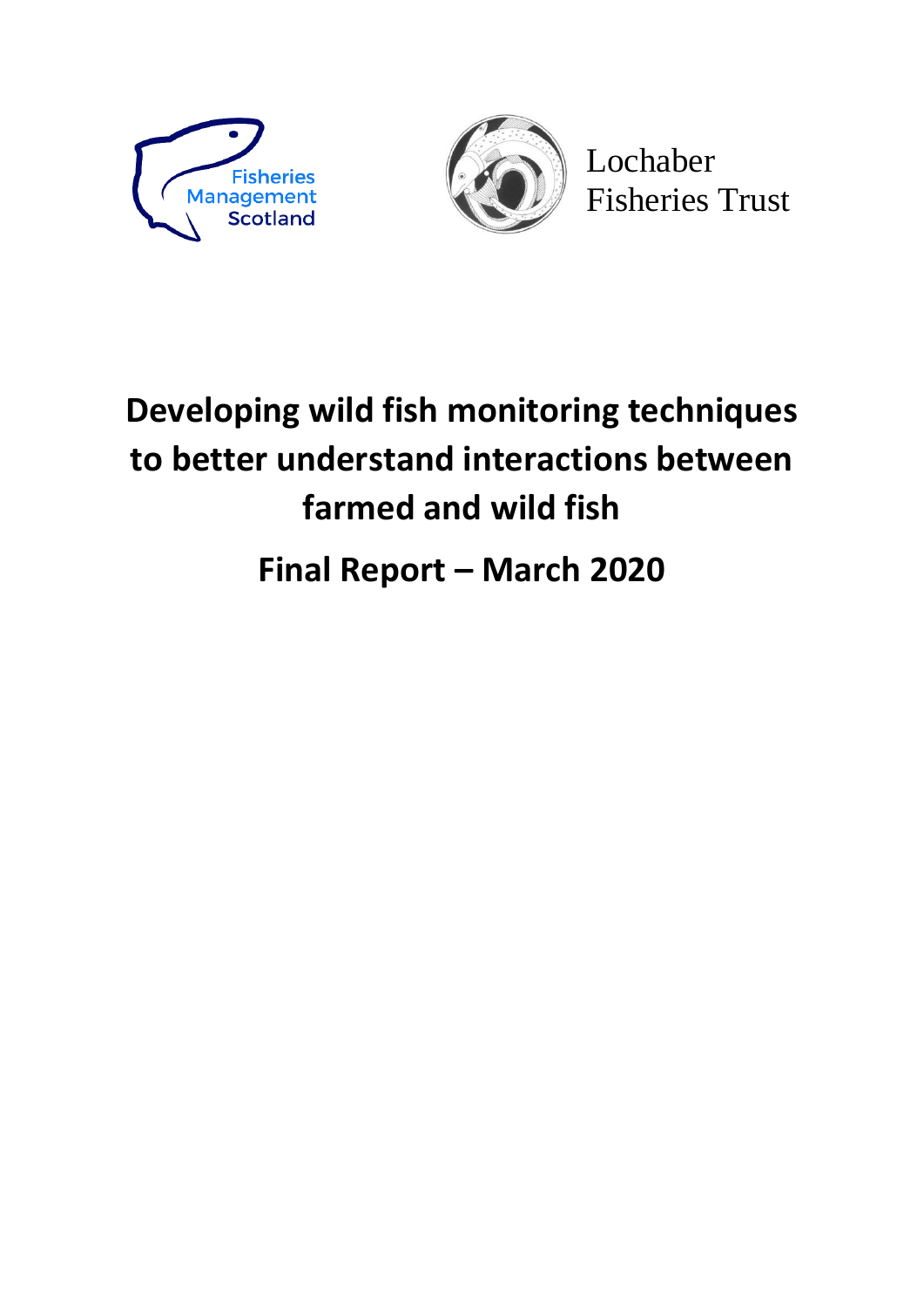# **Contents**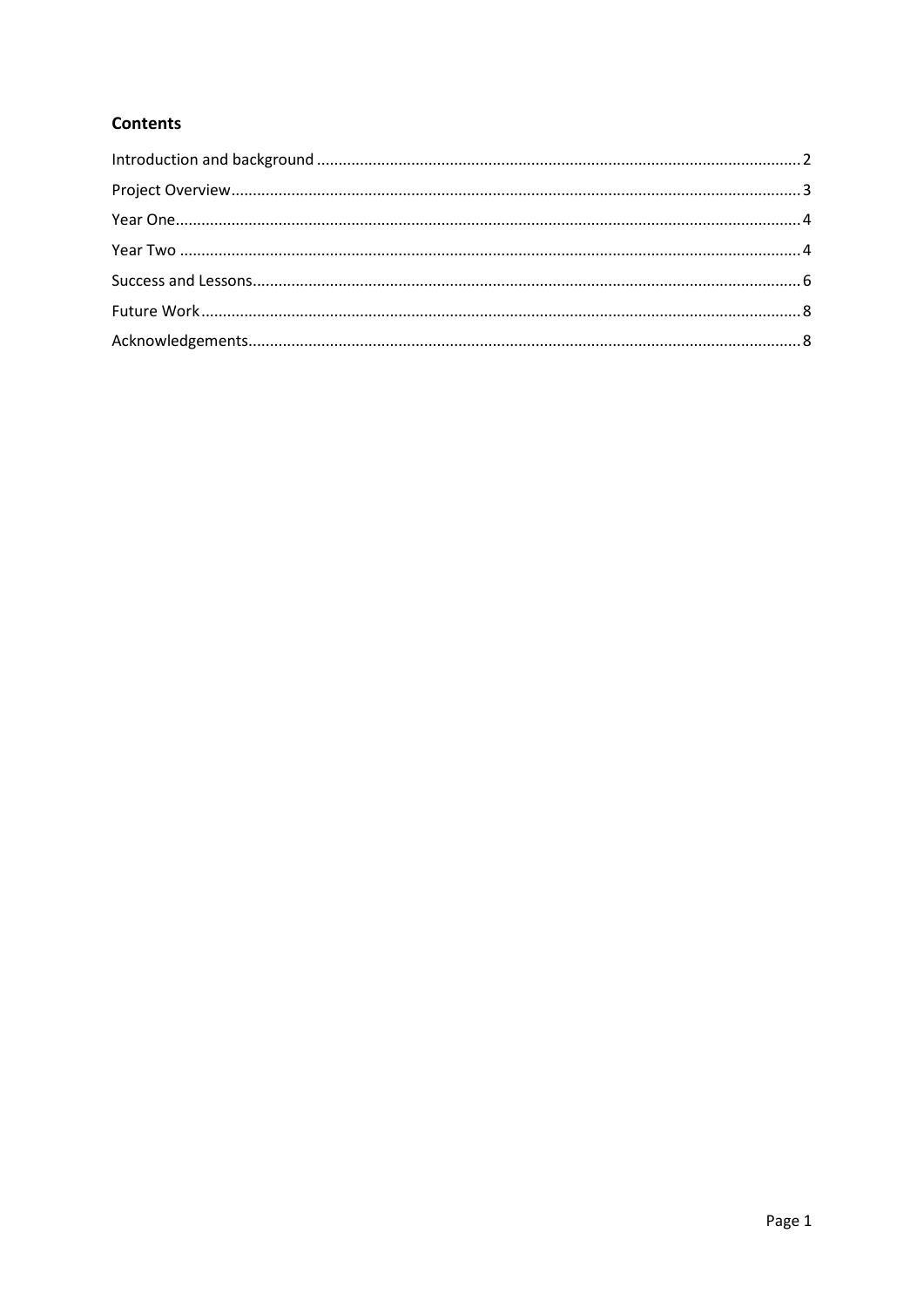#### <span id="page-2-0"></span>**Introduction and background**

In recent years there has been an increasing interest in better understanding, and measuring, any potential impacts on wild fish arising from the finfish aquaculture industry.

Most research undertaken to date has focussed on assessing impacts on wild fish over large geographical scales, rather than local impacts. Whilst broad-scale information is important, it is also crucial to understand and measure potential impacts at a local level, at a scale relevant to interactions between wild and farmed fish. The issue of there not being a single authority with responsibility for ongoing management of wild-farmed interactions has long been recognised. Local authority planners have tried to address this gap through the inclusion of Environmental Management Plans as a condition of planning consent. In addition, third-party certification standards such as the Aquaculture Stewardship Council require monitoring of wild fish in order to assist in clarifying the link between the health of wild and farmed fish through objective information.

Since the start of this project, two Scottish Parliamentary inquiries have investigated the current situation, and both concluded that the *status quo*, in terms of regulation and enforcement was no longer an option. This has placed this project in a new and exciting position of being able to directly inform a number of live and relevant workstreams. Fisheries Management Scotland has two places at the Interactions Working Group, established by the Scottish Government to make recommendations, for a future interactions approach, including changes to the regulatory regime, planning advice and environmental monitoring and the potential use of 'adaptive management' techniques.

In parallel, a Technical Working Group has been tasked by the Scottish Government with developing a practical framework for assessing the level of risk posed to wild salmon and sea trout. This spatial planning framework will be an important component of the changes to regulation agreed by the Salmon Interactions Working Group. Monitoring of lice levels in the environment and assessment of impacts on wild salmonids will be an integral part of this approach.

In 2017, Fisheries Management Scotland and Lochaber Fisheries Trust, along with MOWI (then Marine Harvest Scotland) approached Crown Estate Scotland with a proposal to develop and refine techniques to monitor wild fish in an agreed and objective manner, ultimately with the objective of providing an appropriate feedback loop to salmon farm management.

The project was based initially in the Linnhe system in Lochaber. All of the farms in inner Loch Linnhe are operated by MOWI Scotland.

A steering group, comprising Fisheries Management Scotland, MOWI Scotland, Lochaber Fisheries Trust, Argyll Fisheries Trust, Marine Scotland Science and Crown Estate Scotland was established and it was agreed that the focus would be to ground-truth monitoring techniques during the wild smolt run, to determine the practicality and resources required. This work was undertaken by the Lochaber Fisheries Trust view to extending such monitoring over a greater geographical area in future.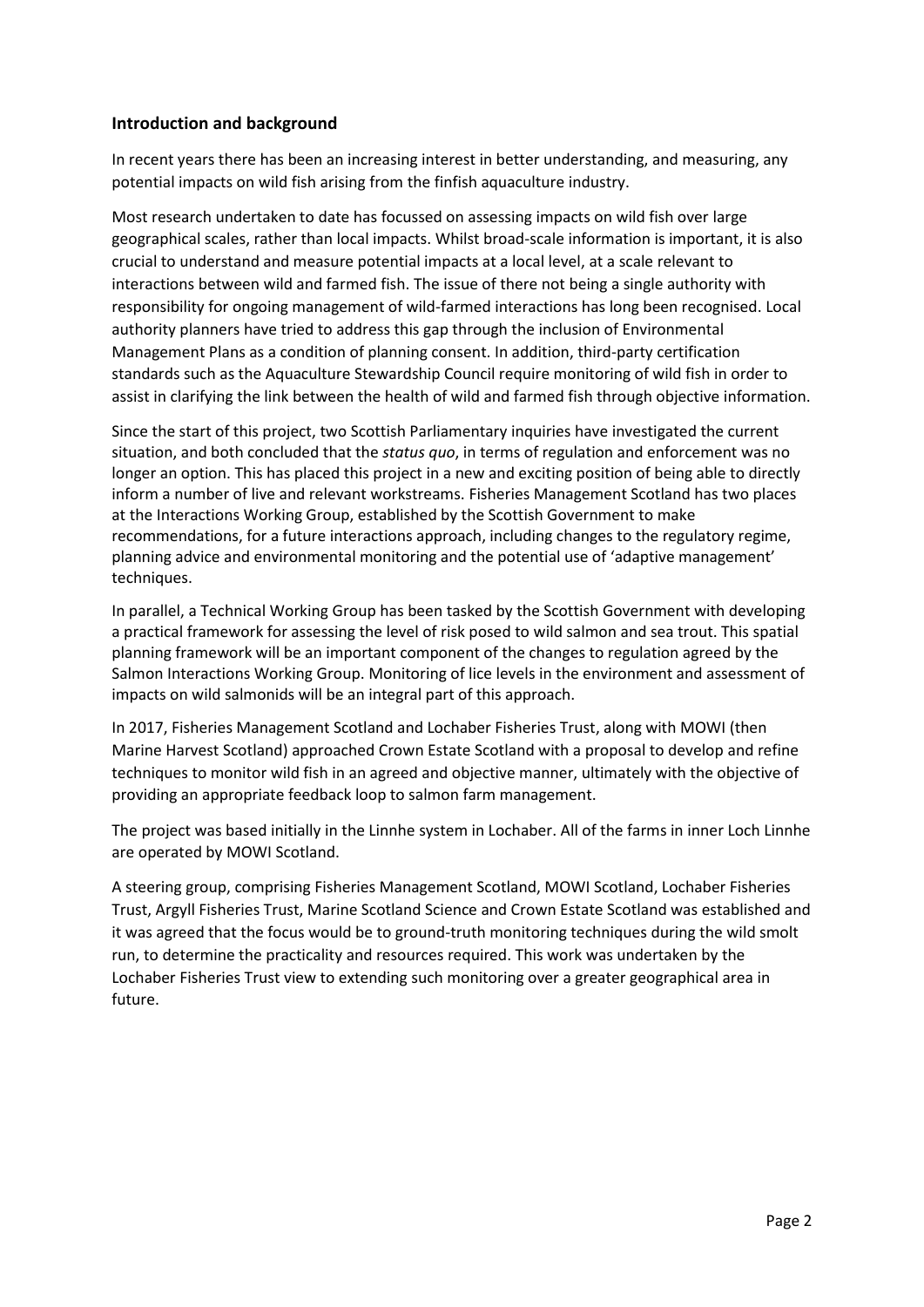## <span id="page-3-0"></span>**Project Overview**

An important element of this project was to compare the established technique of beach seine netting for wild sea trout with the deploying of a bag net system, which has been trialled in Ireland and Norway, but not yet in Scotland. Beach seine netting is an established technique and the Scottish Government have funded sea trout monitoring in this manner for several years. However, seine netting is restrictive as it cannot be used on steep rocky shores, or over seabed with significant seaweed or boulders. In addition, fixed nets have the potential to capture a more representative sample of the local population of fish and have the potential to allow the capture of juvenile salmon, as well as sea trout. The net design is similar to that of a commercial fixed engine salmon net (see Figure 1). A 'leader' net extends perpendicular from the shore and diverts fish into a v-shaped system of nets. Wild fish swim freely in the net until released, following sampling for sea lice by researchers.





Lochaber Fisheries Trust developed the net design with help from wild fish researchers in Ireland and Norway. Appropriate licenses and permissions were secured from Marine Scotland Licensing Operations Team and Crown Estate Scotland, following liaison with relevant local coastal stakeholders.

It was initially anticipated that MOWI would help Lochaber Fisheries Trust deploy and retrieve the net, but that Lochaber Fisheries Trust would undertake routine checks and monitoring of fish. However, it was soon apparent that the project would not be possible without taking a more collaborative approach. MOWI therefore played a crucial role in the project through daily provision of boat and staff time. This was an extremely positive element of the project and is discussed further below. The net was deployed close to an established beach seine netting site in order that comparisons between the two techniques could be drawn.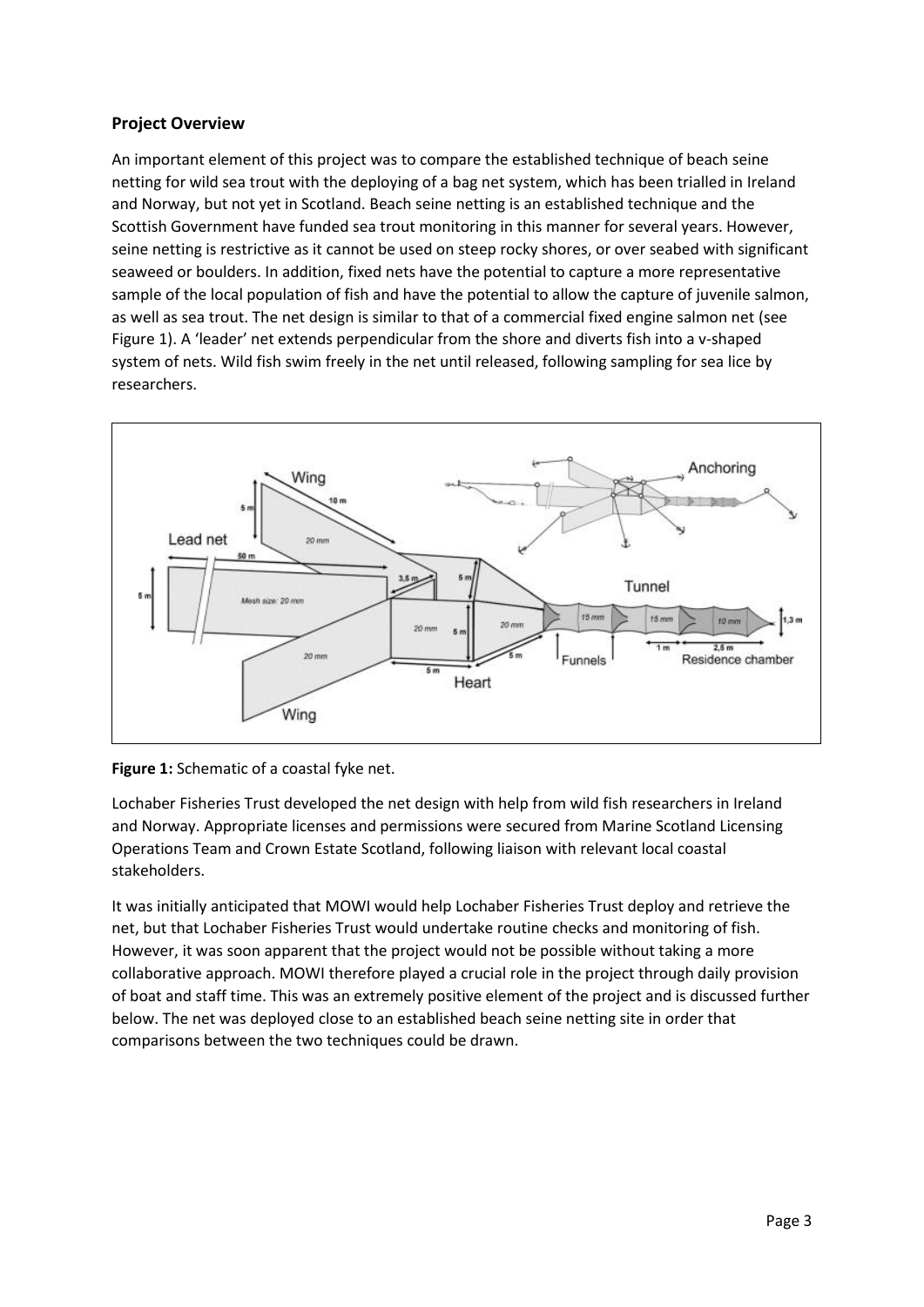# <span id="page-4-0"></span>**Year One**

Year one was primarily focussed on learning the logistics of anchoring and deploying the net. The net took several weeks to get working successfully, during this time wild and farmed sectors worked together to fine-tune the design and approach. The final solution has overcome most of the challenges likely to be faced working in the tidal environment. It was not possible to deploy the net in time for the wild salmon smolt run, but this aspect would be considered further in year two.

Once the net was successfully deployed the net caught 114 sea trout over 16 days, with a peak of 36 in one 24 hr period. Whilst it was not possible to directly compare the fixed net with the beach seine net in any statistically significant manner, it was observed that the fixed net was able to catch fish more consistently, without the restraints of weather and tide which affect the ability to seine net. Seine netting just north of the fixed net has on occasion caught 50+ fish but in terms of time and effort the fixed net is more reliable at sites with strong tides, or when weather conditions would make seine netting unfeasible (either too windy for netting or too still and sunny when seine netting is less effective).

#### <span id="page-4-1"></span>**Year Two**

Following a meeting of the steering group after year one, it was agreed that Fisheries Management Scotland would approach Marine Scotland for additional funding, in order to deploy an additional net at a site with a specific focus on intercepting salmon smolts during their marine migration. A net was therefore deployed in Loch Sunart for this purpose. Whilst this was not part of the core project, protocols developed in year one were used to inform this additional work, and Lochaber Fisheries Trust and MOWI were fully involved in the deployment of the net.

In advance of the second sampling season, Lochaber Fisheries trust worked with MOWI to commission two further fyke nets to be constructed by a Scottish net manufacturer. The promised deliver date of these nets was not in time for the salmon smolt run, and therefore the original net from year one was deployed in Loch Sunart. The new nets were deployed in Loch Linnhe.

The spring of 2019 was very dry. A lack of any meaningful rainfall for the project period meant that it is likely that the peak of the smolt run had not yet occurred. It is not clear whether this dry period affected the potential for intercepting salmon at sea, but unfortunately no salmon were caught whilst the net was deployed.

The two nets commissioned for 2019 season were produced using mesh larger than the 15mm specified in the design. This meant that smolts could pass through the mesh in the leader and heart sections. The net manufacturers felt the net would still work as fish would follow the line of the net, seeing it as a barrier. This was tested by placing 15 salmon and sea trout smolts (caught in a seine net) into the heart of the net and sewing it shut. The fish could only swim into the fyke section or swim through the mesh. When we checked the net three of the fish were in the fyke section, the rest had escaped through the mesh. We removed the new net and replaced it with the 2018 net, which caught 49 fish on its first day (compared to 4 the day before with the old net). The nets were therefore returned at no cost to the project.

The aim of the 2019 Linnhe study was to try a site with different characteristics, and to try and identify any patterns in when the nets fished best (to focus fishing effort). We chose a second site with much deeper water which required more collaboration between MOWI and LFT to make it successful. Unfortunately, the aim to monitor patterns in fish numbers relating to tides etc was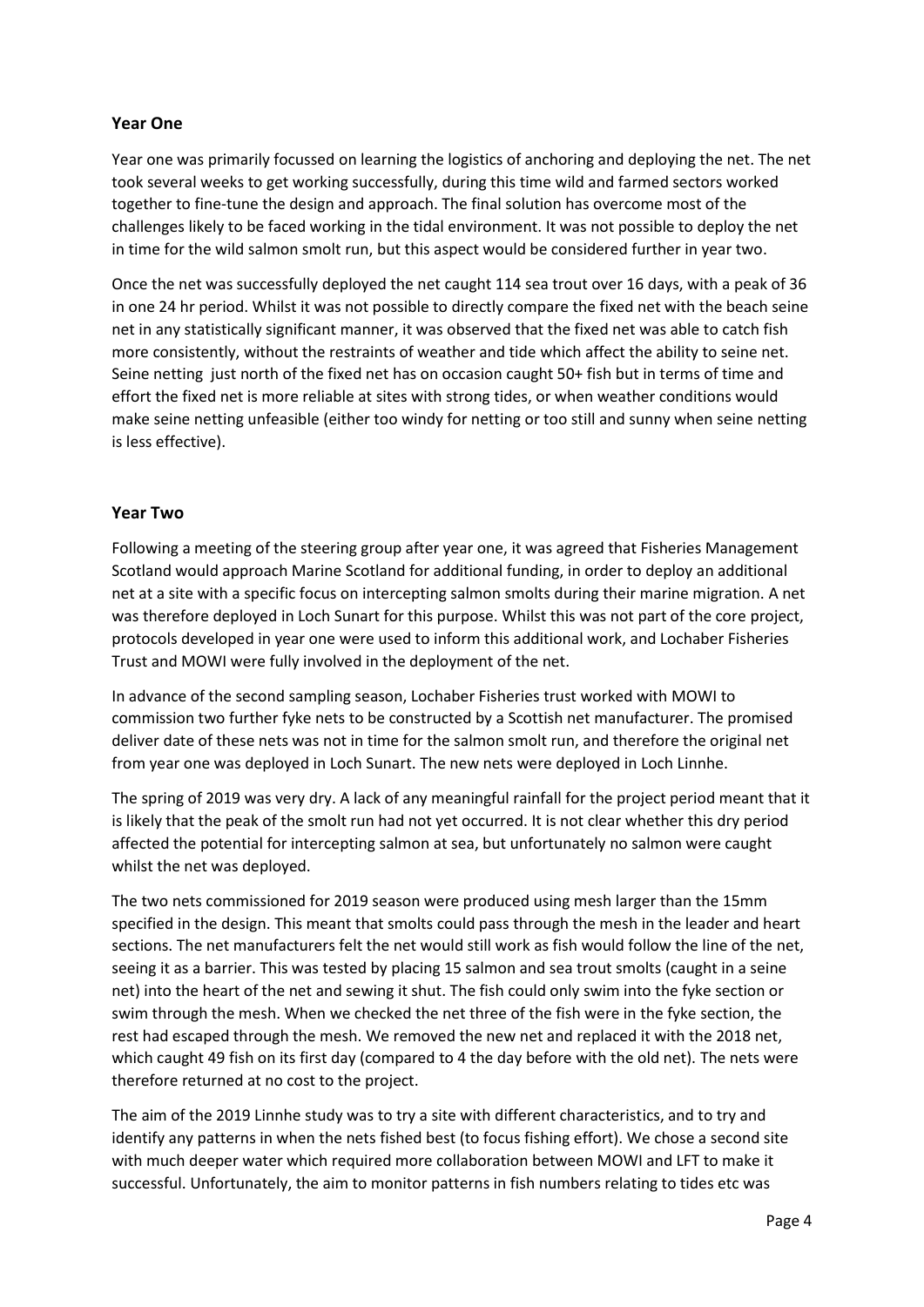hampered by the issues with the new nets. By the time we had the old net back in place there were only two weeks of the sampling season remaining. However this period proved invaluable in allowing us to develop an extra understanding of the nets and how they work in different situations.

In Loch Linnhe some salmon smolts were caught, even with the larger mesh nets, demonstatring that the nets also work for salmon. We used magnifying goggles to look for copepodid stages of sea lice on wild fish, with some success. Although it was possible to see copepodids quite well on the skin and fins of fish it was not possible to check gills etc which may hold significant numbers of copepodid lice. This was an extremely important development, as it opens the possibility that coastal fyke nets can be used to generate important information on sea lice infestation pressure on salmon, as opposed to sea trout. This will be very important in informing monitoring approaches for the future regulatory regime.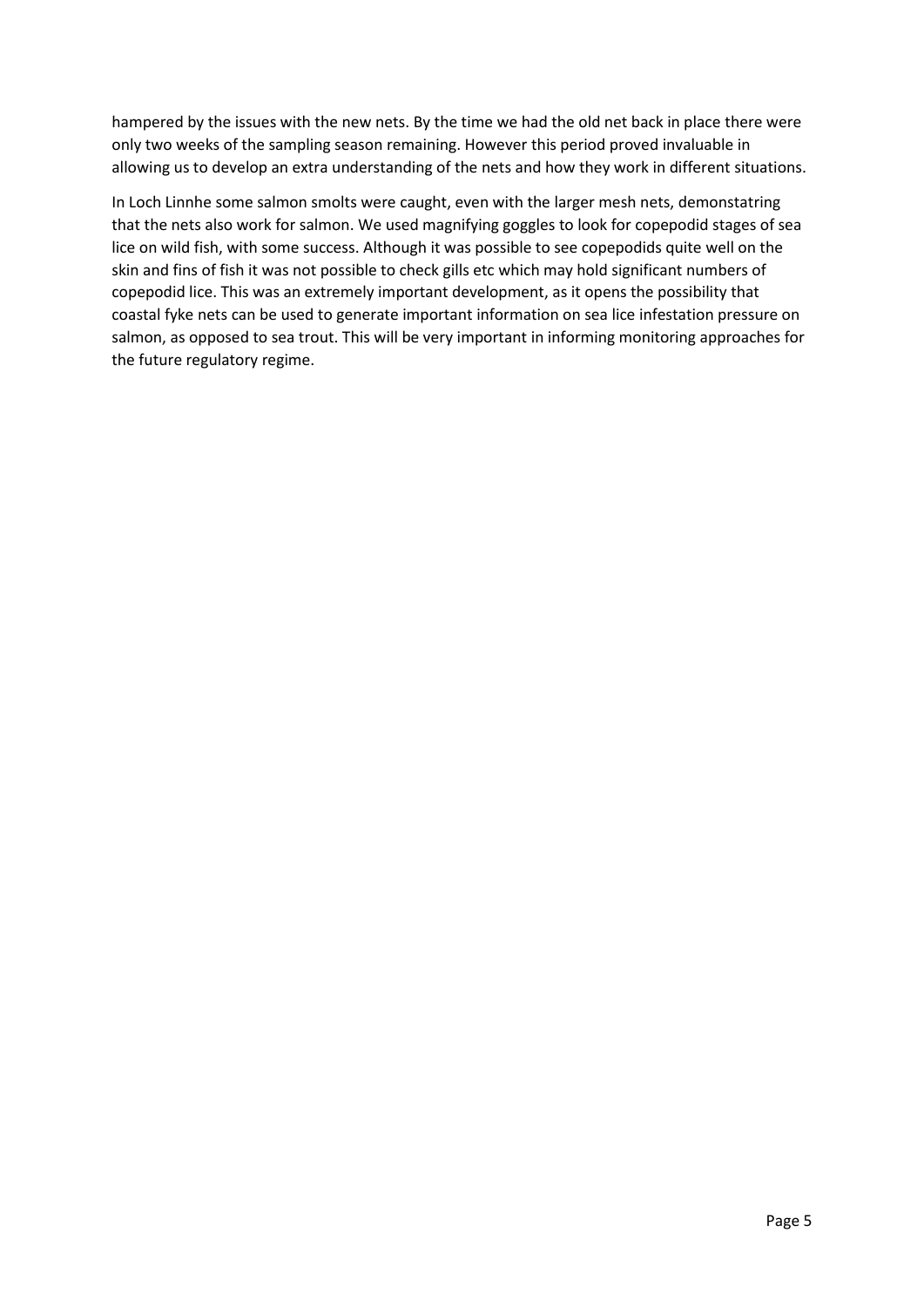#### <span id="page-6-0"></span>**Success and Lessons**

It was clear that the coastal nets work best on sites with a steep intertidal zone as this allows the net to be fishing throughout the tidal cycle. On shallow beaches the leader needs to be very long or at low tides the wings will be left dry and the net will not fish. Rocky outcrops work particularly well.



**Figure 2:** Shallow shore at low tide: all the leader is dry and net not fishing



**Figure 3:** Steep shore: even at extreme low water the net is still fishing

Lochaber Fisheries Trust and MOWI worked in close collaboration throughout the project and have developed a good understanding of deploying the net and the logistics of sampling wild fish. MOWI staff generally had a good understanding of knots, anchors and extensive boat driving expertise, which was invaluable to the overall success of the project. For setting the net we had 2 MOWI staff and 2 Fisheries Trust staff. The deployment took a full day the first time, and two hours after some practice.



**Figure 4:** Fisheries Trust and MOWI staff preparing to set net



**Figure 5:** Discussing the net set-up

For checking the net, we worked with one MOWI and one Fisheries Trust person, this typically took half an hour, plus travel time. In cases where large numbers of fish were caught it would be longer.

This allowed MOWI staff to observe wild fish and the sea lice burdens they carry first-hand. The project has resulted in the wild fish and aquaculture sectors working closer together and developing a better understanding of each other's work and viewpoints. The expertise of MOWI staff was crucial in the success of both setting and checking the net, and the collaborative working integral to this project developed a sense of respect and understanding. MOWI staff added great value to the project with local knowledge of currents, water depth and practical skills. The opportunity for discussion and learning between the two sectors led to better understanding on both sides about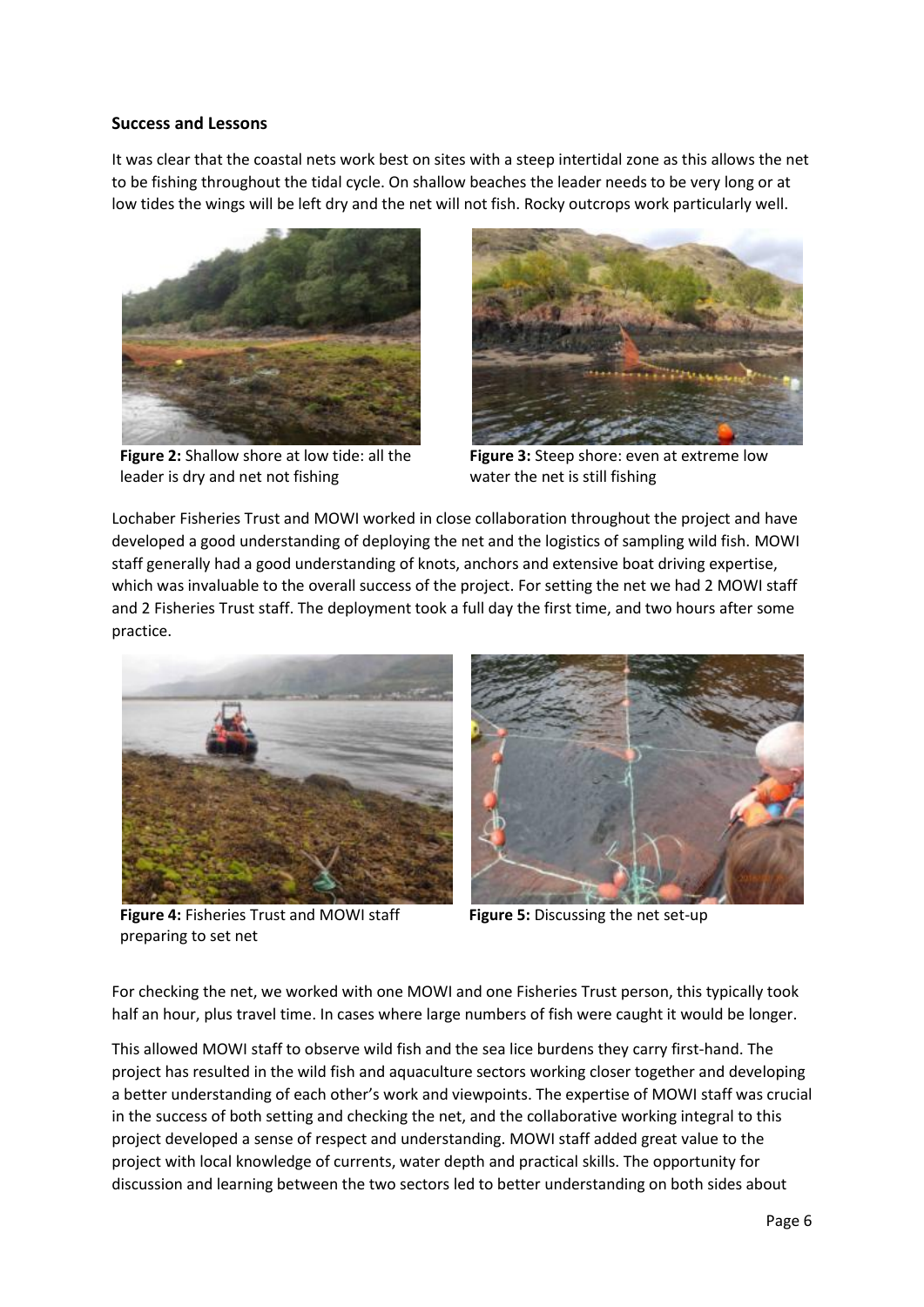the challenges we face and potential solutions. In addition to developing a more positive working relationship at a local farm level, the project has also resulted in enhanced communication with MOWI head office staff, leading to further collaboration and data sharing.





**Figure 6:** Processing the fish **Figure 7:** Checking the net on a windy day

The collaborative nature of this project was also highlighted as part of a BBC Landward programme on wild and farmed salmon. Due to the successful deployment of nets in both years of the study, a number of additional nets have now been purchased with a view to deploying these across the 'aquaculture zone' in 2020.

One of the major outputs of this project was the development of a Standard Operating Procedure covering the equipment, preparation and deployment of a fixed coastal fyke net for the purpose of sampling wild salmonids. This will be made available to wild fisheries managers and finfish farming companies to inform wild fish monitoring for the purposes of Environmental Management Plans and monitoring as part of the future regulatory regime.